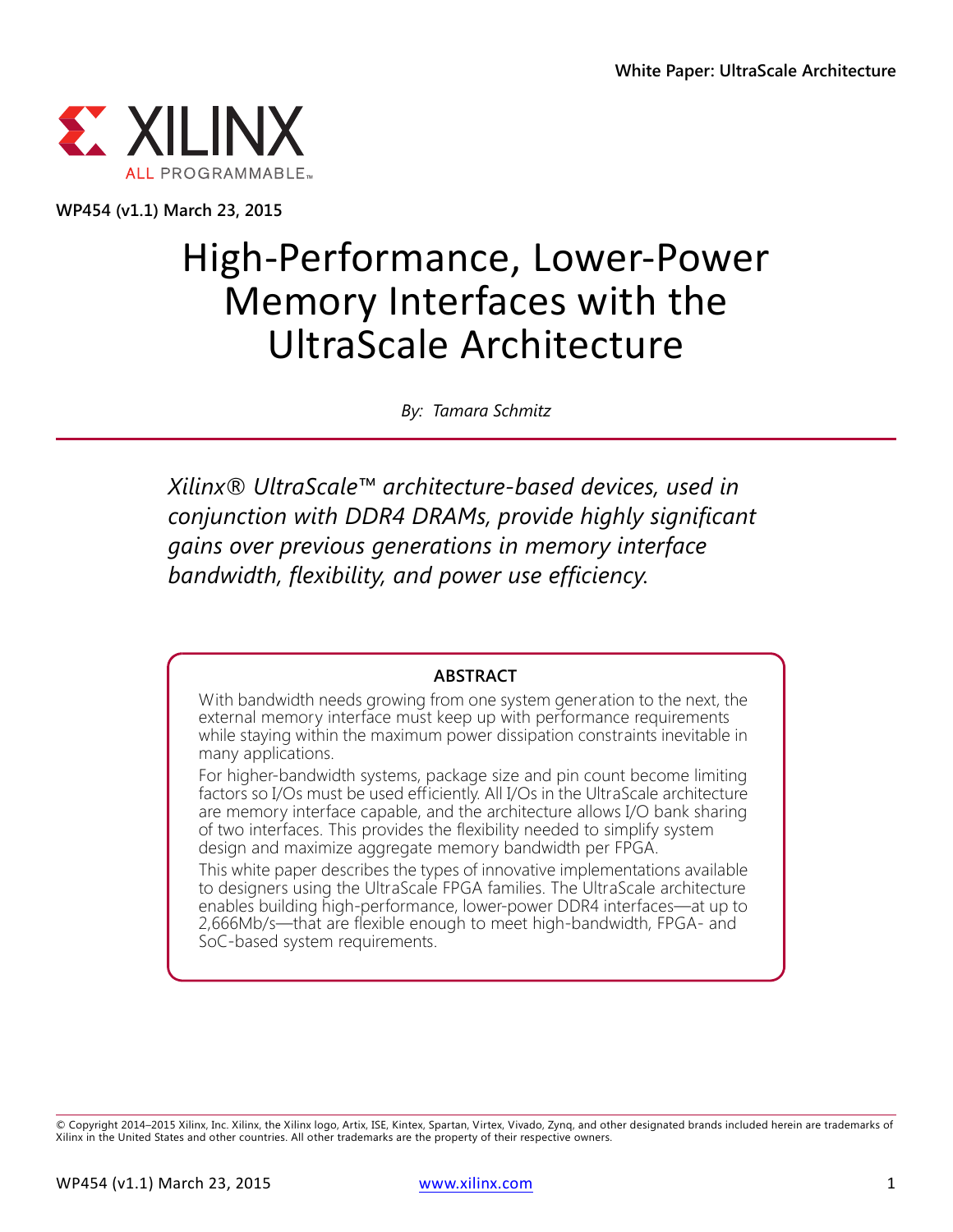### **Applications: Higher Bandwidth, Increased Flexibility, Lower Power**

With next-generation systems, performance requirements are again increasing to fulfill the insatiable need for higher bandwidth. For example, wired communication systems are moving from 40Gb/s to 100Gb/s, 200Gb/s, or even higher rates.

In a typical system (see [Figure 1\)](#page-1-0), the incoming traffic from the gigabit transceivers needs to be processed in the FPGA fabric. Due to on-chip RAM size constraints, the traffic might have to be buffered externally in higher density memory devices. In many cases, multiple devices or interfaces (DDR4, DDR3, or RLDRAM3) need to be implemented to meet the external bandwidth needs. The FPGA processing rate and the external buffering rate need to match the traffic rate to avoid any stalls or system performance degradations. This means that the external memory bandwidth rate needs to exceed the traffic rate to compensate not only for read and write overhead, but also for the inevitable inefficiencies caused by various traffic patterns.

<span id="page-1-0"></span>

WP454\_01\_031315

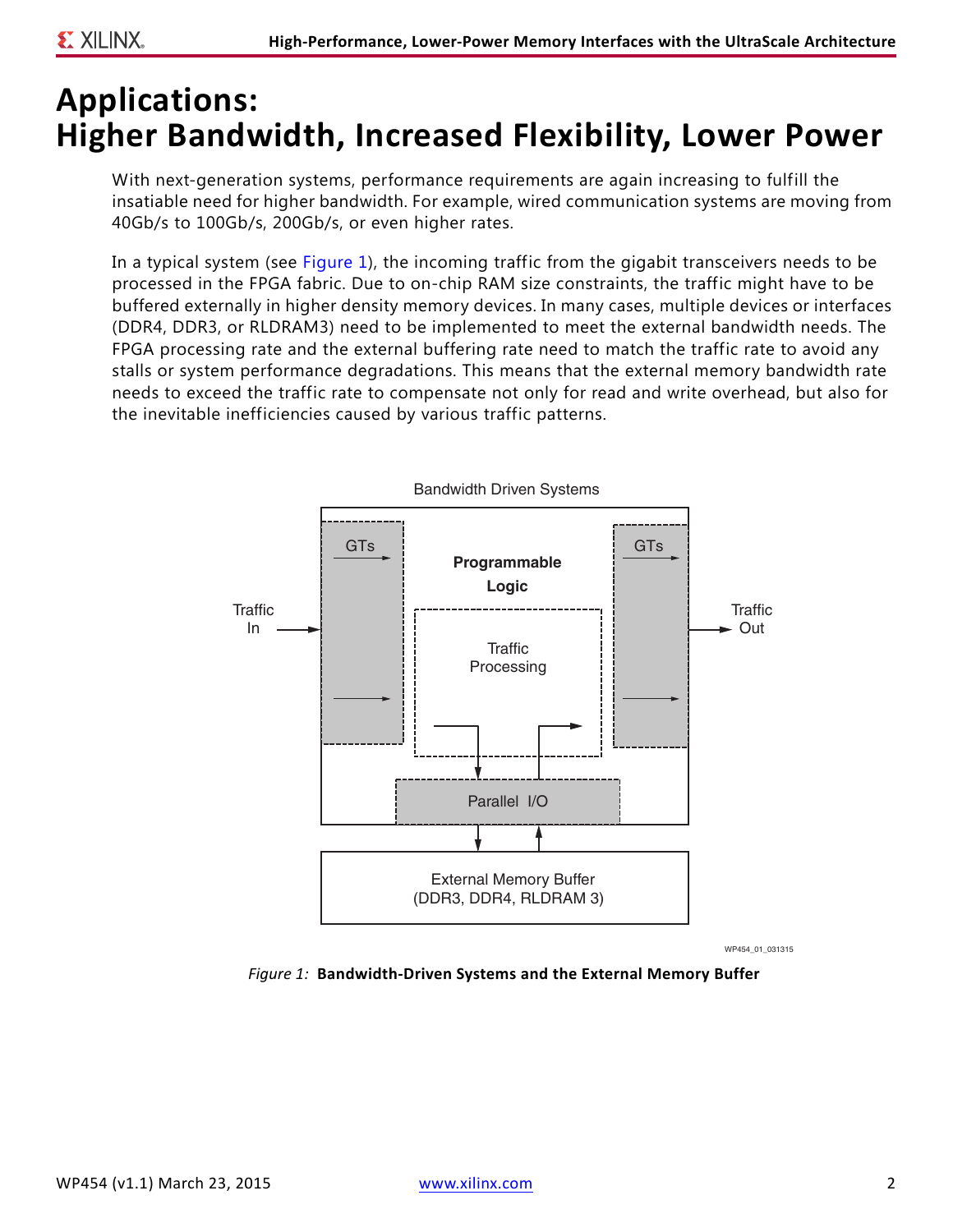The bandwidth of the external memory interface for an FPGA depends on several factors:

- **Number of interfaces** (determined by the number of I/Os available in the package and their efficiency)
- **Data rate per bit**
- **Data bus width**
- **Data bus efficiency**

(percentage of time data is actually being transferred)

The total effective bandwidth can be expressed as a product function of all these factors as shown in [Equation 1:](#page-2-0)

> *Equation 1*  $TEB_{FPGA}$  = *INTF* •  $DR_{RPS}$  •  $DW_{RIT}$  •  $DBE_{PERCFNT}$

<span id="page-2-0"></span>where

| $TEB_{FPGA}$           | = FPGA Total Effective Bandwidth |  |
|------------------------|----------------------------------|--|
| <b>INTF</b>            | $=$ Number of Interfaces         |  |
| $DR_{BPS}$             | $=$ Data Rate (bits/sec)         |  |
| $DW_{\text{RIT}}$      | $=$ Data Width (bits)            |  |
| DBE <sub>PERCENT</sub> | $=$ Data Bus Efficiency (%)      |  |

Additionally, today's systems have become more compact, and thus tend to have constraints that limit power dissipated as heat by the FPGA package. Memory interfaces can be power-hungry, especially in the I/O domain where current-drawing termination schemes are used for signal integrity (SI) reasons. New design methods need to be devised that require less power, both through reduced voltage swings (like the 1.2V POD DDR4 I/O), as well as through circuit optimizations when possible.

#### <span id="page-2-1"></span>**Memory Trends and FPGA Solutions**

Traditionally, FPGA users have leveraged commodity DRAM for several generations of products, and are likely to continue to do so.

The DRAM market has typically followed PC market trends. Recently, however, the explosive growth of the mobile market (e.g., smart phones and tablets), coupled with data centers' needs for servers capable of both faster transmission rates and reduced power consumption, have become bigger drivers of DRAM demand than the legacy PC market.

DDR3 and DDR3L (the latter being the 1.35V I/O version of DDR3) have dominated the market, and are likely to continue to do so for the short term. However, the market is expected to gradually ramp up to DDR4 starting in 2014. The first DDR4s are most likely to be seen in server applications, leveraging the lower I/O voltage (1.2V) and power savings DDR4 offers, but at higher data rates than DDR3.

Users transitioning to the higher DDR4 data rates can take advantage of the speed grades that DDR4 offers: from 1600 to 2666Mb/s. Comparing maximum data transfer speeds, the mid- and high-speed grade UltraScale FPGAs offer 30% higher data rates—2400Mb/s with DDR4 DRAM versus 1866Mb/s for 7 series devices and DDR3. For an additional performance boost, 16nm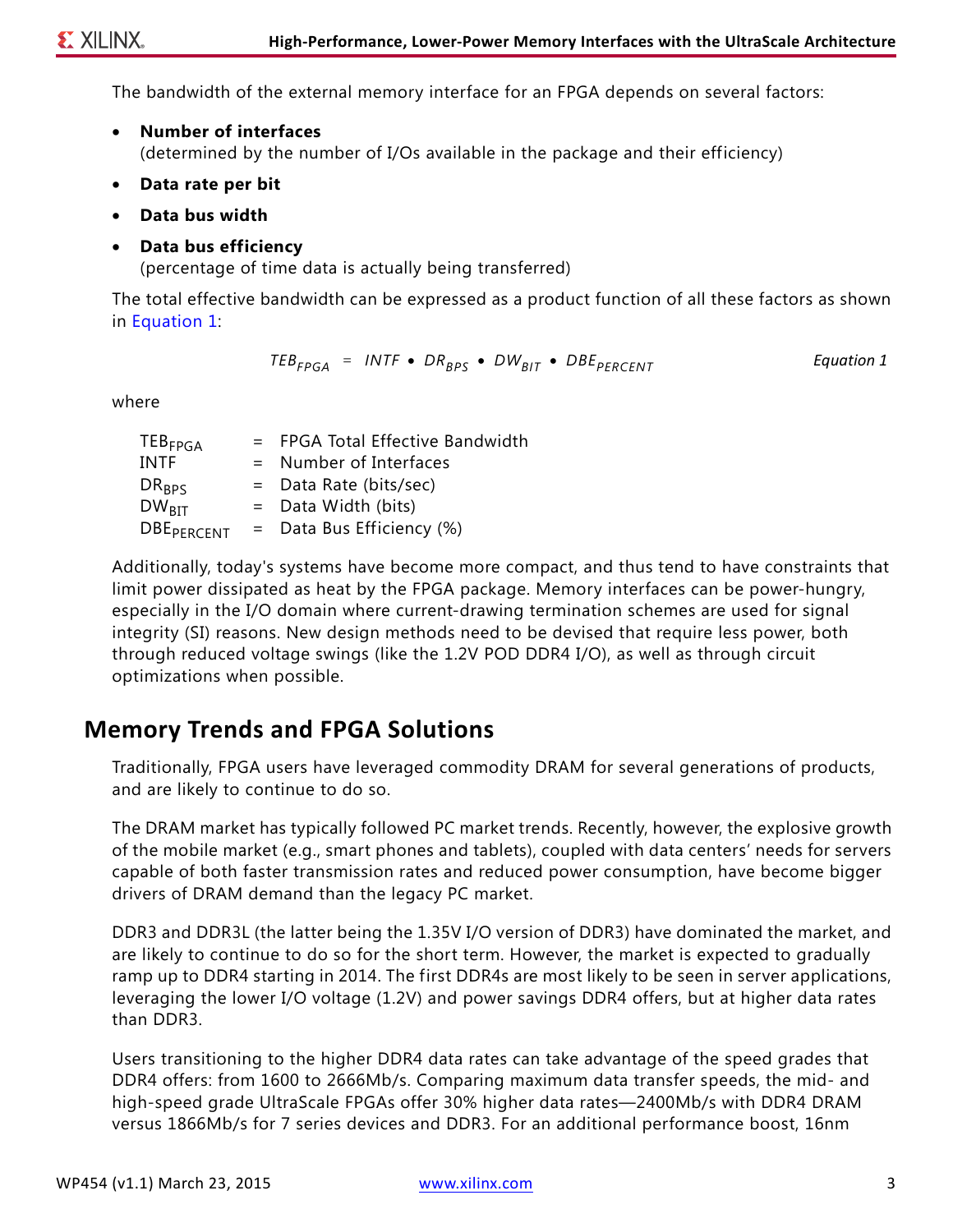<span id="page-3-0"></span>UltraScale+™ devices offer 2666Mb/s in mid- and high-speed grades, as shown in [Figure 2](#page-3-0).



*Figure 2:* **DDR3 to DDR4 Transition and Data Rates Supported by UltraScale Architecture Portfolio**

# **Flexible Architecture: Maximizing Memory Bandwidth**

The UltraScale architecture-based memory interface solution has been completely re-architected with innovative silicon features optimized for higher performance with maximum flexibility at minimum power. [Figure 3](#page-3-1) outlines the major building blocks of the solution.

<span id="page-3-1"></span>

*Figure 3:* **Memory Interface Solution Optimized for Performance, Lower Power, and Flexibility**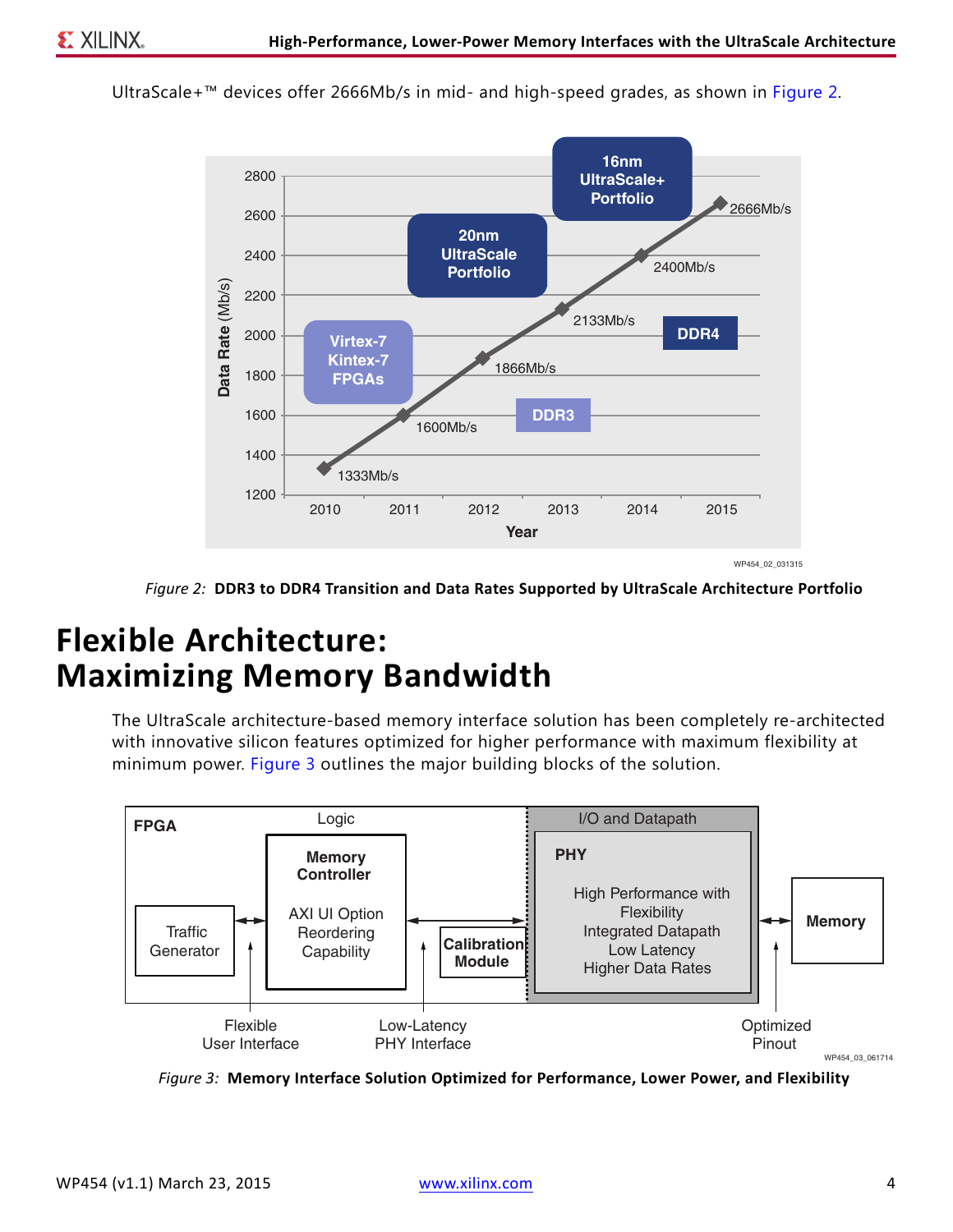The optimized pinout maximizes the number of interfaces that can be implemented in a given FPGA package, and therefore the total bandwidth per device. The integrated PHY building blocks use dedicated paths to minimize latency and facilitate timing closure on high-frequency interfaces. The PHY is designed to be flexible to meet an FPGA's configurability needs, while at the same time provide a no-compromise solution for DDR4's higher data rate and SI needs.

The calibration logic is controlled by a MicroBlaze™ processor that provides added flexibility and ease of use. It allows the transfer of the calibration and timing margin data to the user for enhanced debugging capabilities. This is made possible with the System Debugger Tcl Mode (XSDB).

The memory controller features a reordering capability to maximize data bus efficiency and increase effective bandwidth. Additionally, it has the flexibility to connect to an AXI bus, providing an easy interface with other AXI IPs or to enable a multi-porting capability.

### **PHY Architecture for Increased Performance and Flexibility**

The UltraScale architecture-based PHY solution consists of four byte-wide (13-bit) PHYs per I/O bank, along with two dedicated high-speed Tx PLLs and an MMCM for general clocking flexibility. The two Tx PLLs allow for two independent memory interfaces per bank. The four bytes support 52 I/Os per bank. Each 13-bit-wide byte is a high-speed digital PHY capable of low-latency transfer of data, address/command, and clocks to and from fabric and I/Os. The digital PHY is a fully integrated PHY built from the ground up as a no-compromise PHY solution for high-speed memory. *No compromise* means the PHY was built foremost to support DDR4 rates at lower power while still providing configurable flexibility that an FPGA requires. Features include ultra-low jitter due to its isolated supply, ultra-fine granularity de-skew and quarter delay shifting, and built-in self calibration against PVT variance with real-time VT tracking during live data. See [Figure 4.](#page-4-0)

<span id="page-4-0"></span>

*Figure 4:* **Bit Slice PHY Architecture for Increased Flexibility**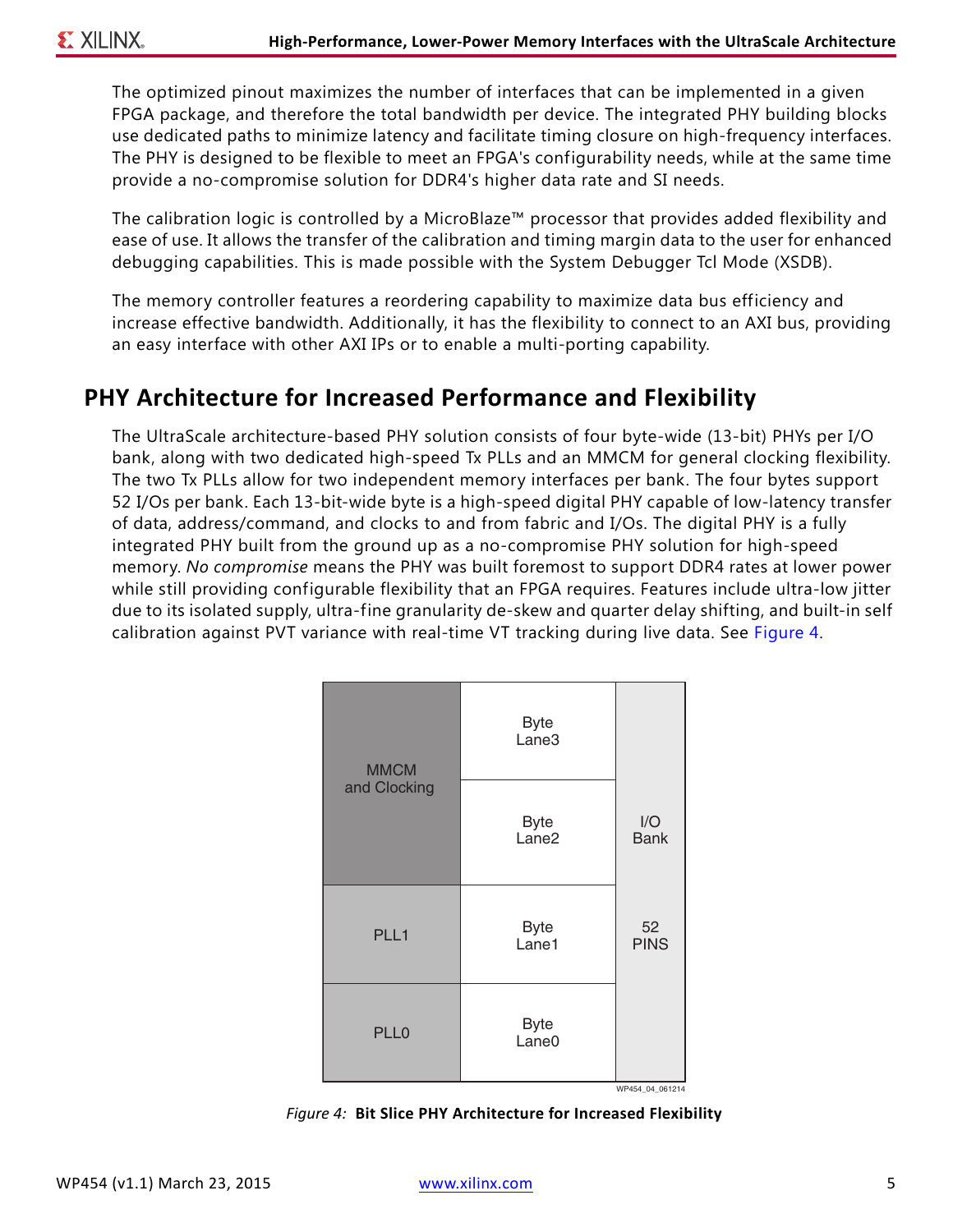<span id="page-5-0"></span>DDR3 or DDR4 interfaces (32-bit or 64-bit) are very common. [Figure 5](#page-5-0) illustrates how the benefits of flexible architecture and I/O bank sharing between two interfaces can maximize pin usage.



WP454\_05\_061714

*Figure 5:* **Sharing of I/O Banks between DDR3 or DDR4 Interfaces**

An I/O bank can be split between two interfaces and rates. In addition, an I/O bank can be split at any byte-lane boundary. Two 32-bit interfaces can fit in three I/O banks, while a 64-bit interface can fit in two and a half banks, leaving two byte lanes available for other usage.

### **DDR4 Controller Options for Higher Bandwidth Efficiency**

The DDR4 controller has optimized functionality compared to the previous-generation DDR3 controller. The new controller functionality leverages the bank group feature in the DDR4 architecture to improve data bus efficiency and lower access latency. Additionally, it features an optimized command queue structure that improves bandwidth efficiency by means of its capability to reorder commands and group reads and writes for faster bus turnaround.

Another notable feature of UltraScale architecture-based memory controller is its ability to improve command bandwidth utilization with improved internal clock timing, resulting in a shorter command-to-read data latency.

For improved flexibility, the soft controller provides users with options to customize the page management algorithm for maximum bandwidth. Users have the flexibility to set the page management option that best suits their application-specific command pattern.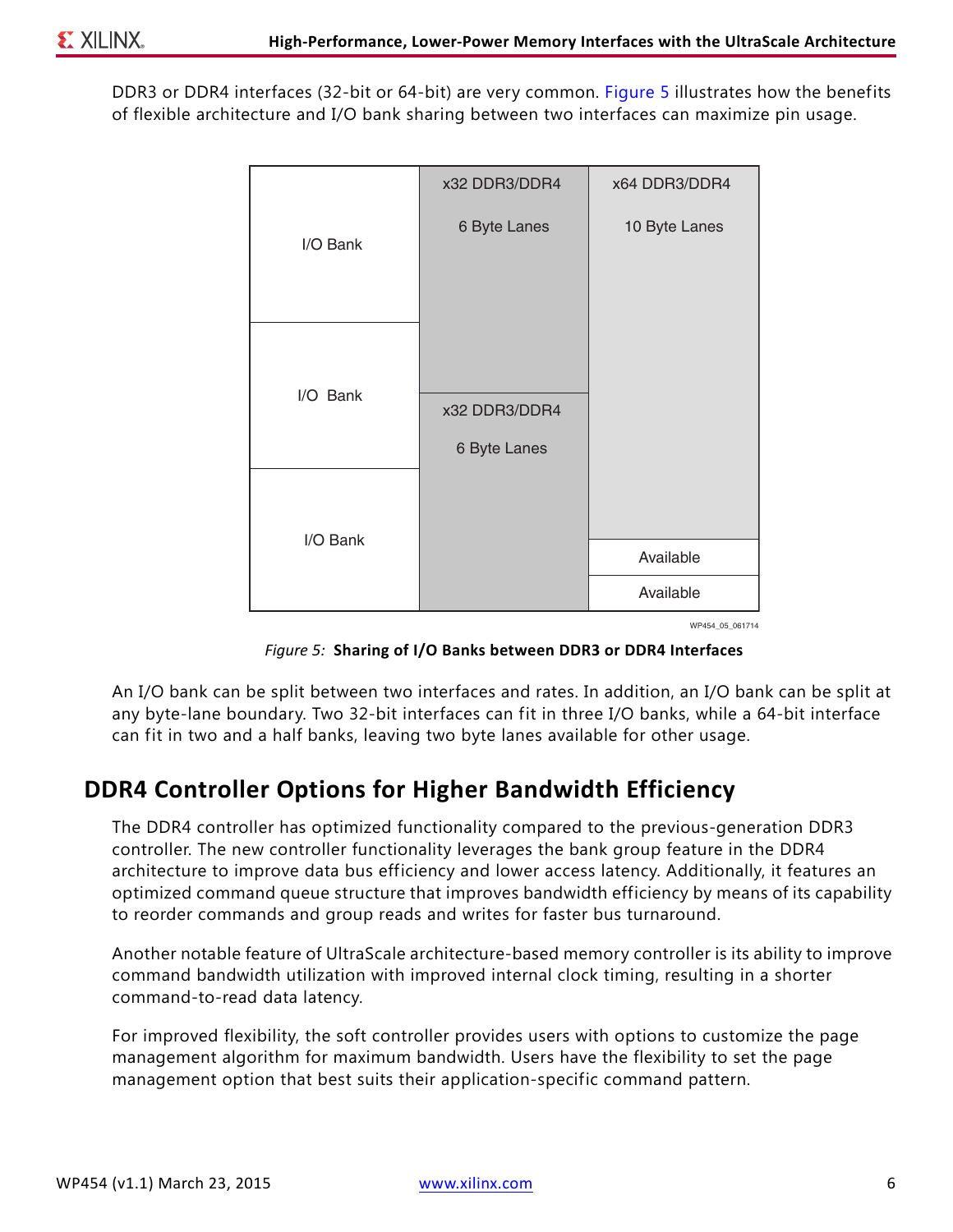# <span id="page-6-1"></span>**UltraScale Architecture Benefits**

[Table 1](#page-6-0) outlines the improvements in data rate (30–40% higher) and bandwidth (1.3X–3X higher, depending on device and package) that are available with UltraScale FPGAs. The new architecture improves latency of the PHY and the flexibility of I/O banks, while enhanced pin utilization improves the overall device bandwidth. The programmable I/O delays have finer resolution (5ps) and therefore allow for improved timing margins.

| <b>Metric</b>                            | Kintex/Virtex<br><b>7 Series FPGAs</b> | <b>UltraScale Devices</b>               | <b>Benefit</b>                                                      |
|------------------------------------------|----------------------------------------|-----------------------------------------|---------------------------------------------------------------------|
| Data Rate/Bandwidth                      | 1866Mb/s                               | 2400Mb/s (20nm)<br>2666Mb/s (16nm)      | 30-40% data rate increase:<br>1.3X to 3X bandwidth<br>increase      |
| <b>PHY Latency</b>                       | OK                                     | Excellent                               | Faster command to data<br>access                                    |
| <b>1/0 Bank Flexibility</b>              | Good                                   | Excellent                               | Improved pin utilization and<br>device bandwidth                    |
| Number of L/Os<br>per Bank               | 50                                     | $52 + 2 V_{RFF}$                        | Improved bank utilization<br>and device bandwidth                   |
| Programmable<br>I/O Delay                | 78ps                                   | 5ps                                     | Improved timing margin                                              |
| <b>Advanced I/O Features</b>             |                                        | Pre-emphasis and<br>Equalization        | Better SI for higher DDR4<br>rates                                  |
| DDR3/DDR4<br><b>Memory Depth Support</b> | Number of ranks: 2<br>x8-based DIMMs   | Number of ranks: 4<br>x8/x4-based DIMMs | Improved memory access<br>depth                                     |
| <b>User Interface</b>                    | AXI-4 Option for Multi-port            | AXI-4 Option for Multi-port             | Improved flexibility and<br>ease of use with Vivado IPI<br>software |
| DDR3/DDR4<br><b>Memory Controller</b>    | Good                                   | Excellent                               | Improved efficiency and<br>user flexibility                         |
| <b>1/0 Power</b>                         | Good                                   | Better with DDR4                        | Reduced total power                                                 |

<span id="page-6-0"></span>*Table 1:* **Memory Interface Benefits: UltraScale Architecture vs. 7 Series FPGAs**

Advanced I/O features like pre-emphasis and equalization enable the use of higher data rates because of improved signal integrity. Pre-emphasis and de-emphasis have been used by Xilinx for many years in gigabit transceiver implementations to suppress low-frequency signal components at the transmitter. The same technique is used for the DDR4 I/O interface to improve the quality of the write channel. The de-emphasis implementation reduces the inter-signal interference (ISI) to ensure correct signal sampling at the memory device receiver. At the FPGA input, similar equalization techniques are used to boost the high-frequency components of the signals. Continuous-time linear equalization (CTLE) adds a programmable high-pass filter to the receiver to achieve a balance between the high-frequency and low-frequency components of the data stream.

The x4 bit (4-bit data width) device support and the multi-rank capability of the PHY enable improved memory depth. Using a x4 device rather than a x8 or x16 device for the same data bus width can provide two or four times the memory depth. Additionally, the multi-rank capability of the PHY enables multiple data or DIMM loads on the same address bus, increasing the memory depth of the system. Up to four ranks can be calibrated with the advanced PHY capabilities in the UltraScale architecture to ensure robust timing margin for quad-rank implementations. Finally, with DDR4 support, the I/O power is reduced, which benefits the overall system's power requirements.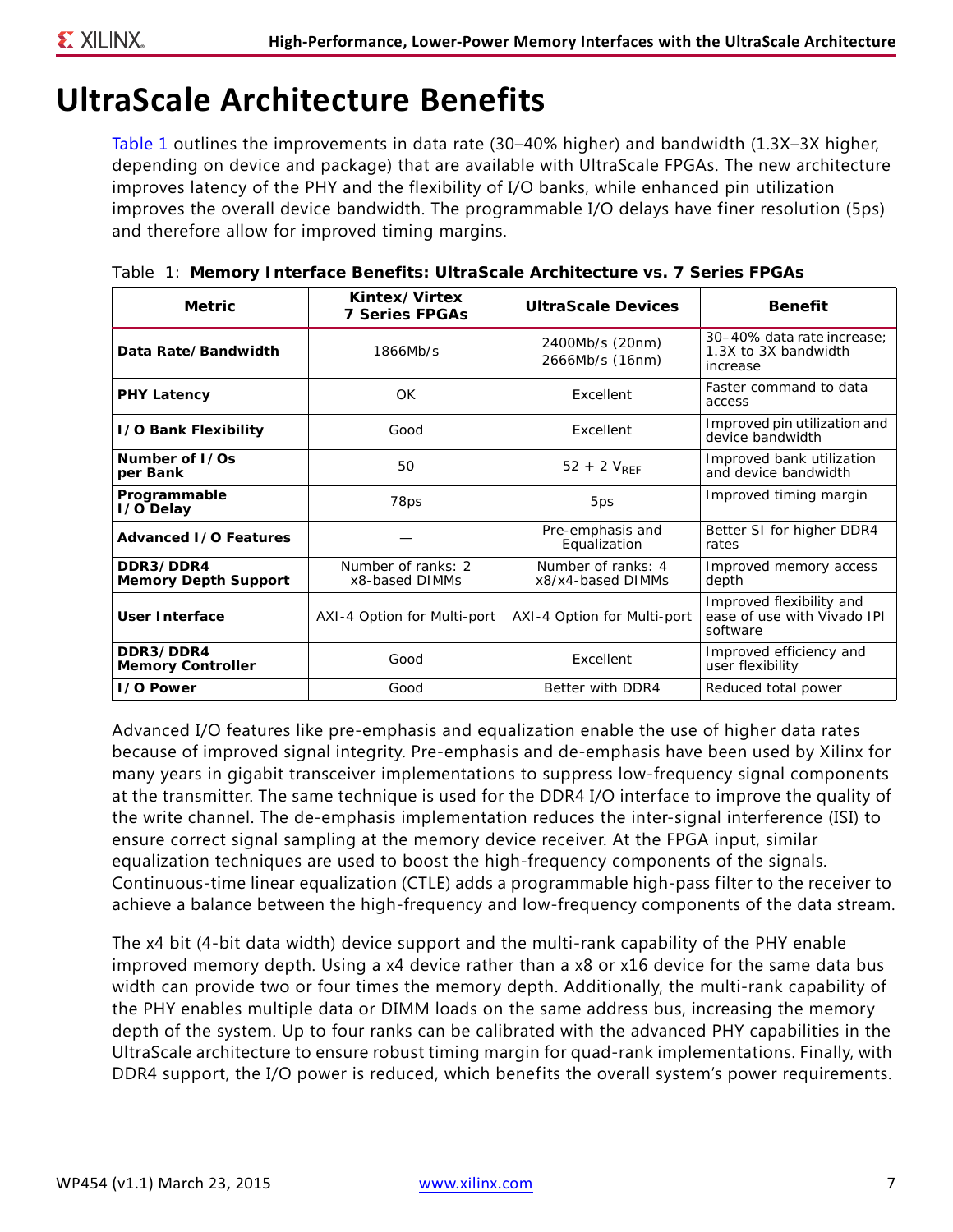### **Meeting Lower Power Requirements**

Lower power requirements are necessary in today's systems, especially with memory interfaces that must transfer data to and from the FPGA at increasing rates. Transitioning to the UltraScale architecture with DDR4 DRAM can virtually double the total power benefit.

This is attributable to the lower 1.2V I/O voltage of the DDR4 interface as well as to several new power-saving features of the DDR4 architecture; as a result, power savings on the DRAM and I/O side have become significant. TSMC's 20-SoC process, which combines high performance and low power, and the UltraScale architecture's PHY design have also contributed to the substantial power savings.

In [Table 2,](#page-7-0) two comparisons are made (in the 2nd and 3rd rows) for a 32-bit, 20nm UltraScale FPGA memory controller/interface with DDR4 DRAM running at 1866Mb/s and 2400Mb/s, respectively, against a legacy 7 series FPGA and DDR3 DRAM running at 1866Mb/s, with all configurations executing 50% Read/Write transactions. The percent of power savings for each of the two UltraScale architecture/DDR4 configurations is given in the fourth column of the table:

| Memory Interface,<br><b>FPGA</b> | Data Rate,<br>Data Width | <b>I/O and PHY</b><br><b>Power Consumption</b> | % Power Savings:<br><b>DDR4 UltraScale FPGA</b><br>vs. DDR3 7 Series FPGA |
|----------------------------------|--------------------------|------------------------------------------------|---------------------------------------------------------------------------|
| DDR3, 7 series FPGA              | 1866Mb/s, 32 bits wide   | 1.41W                                          |                                                                           |
| DDR4, UltraScale FPGA            | 1866Mb/s, 32 bits wide   | 0.94W                                          | 36%                                                                       |
| DDR4, UltraScale FPGA            | 2400Mb/s 32 bits wide    | 1.10W                                          | 15%                                                                       |

<span id="page-7-0"></span>*Table 2:* **Power Savings with DDR4 and 20nm UltraScale FPGAs (Using XPE 2014.1)**

# **Ensuring Increased Productivity: Vivado Memory Interface Generator (MIG)**

Designing a complete memory interface and controller for a custom configuration requires extensive modification of the base design to match the interface and FPGA device requirements for I/O placement and various memory device settings.

A complete memory controller and interface design can be generated with the Vivado® Design Suite's MIG GUI. It is available from Xilinx as part of the Vivado IP catalog. The benefit of the MIG GUI is that there is no need to generate the RTL code from scratch for the interface and controller or manually modify the existing example design code. The MIG GUI generates the RTL and constraints files based on user inputs. These files are based on a library of hardware-verified designs, with modifications coming from the user's inputs via the GUI.

The MIG GUI enables faster customization and implementation of the design. The MIG produces the customized design with the necessary constraints that ensure the desired performance. The designer has complete flexibility to further modify the RTL code or the constraints file. Unlike other solutions that offer black-box implementations, the MIG GUI outputs unencrypted code, to allow further customization of a design.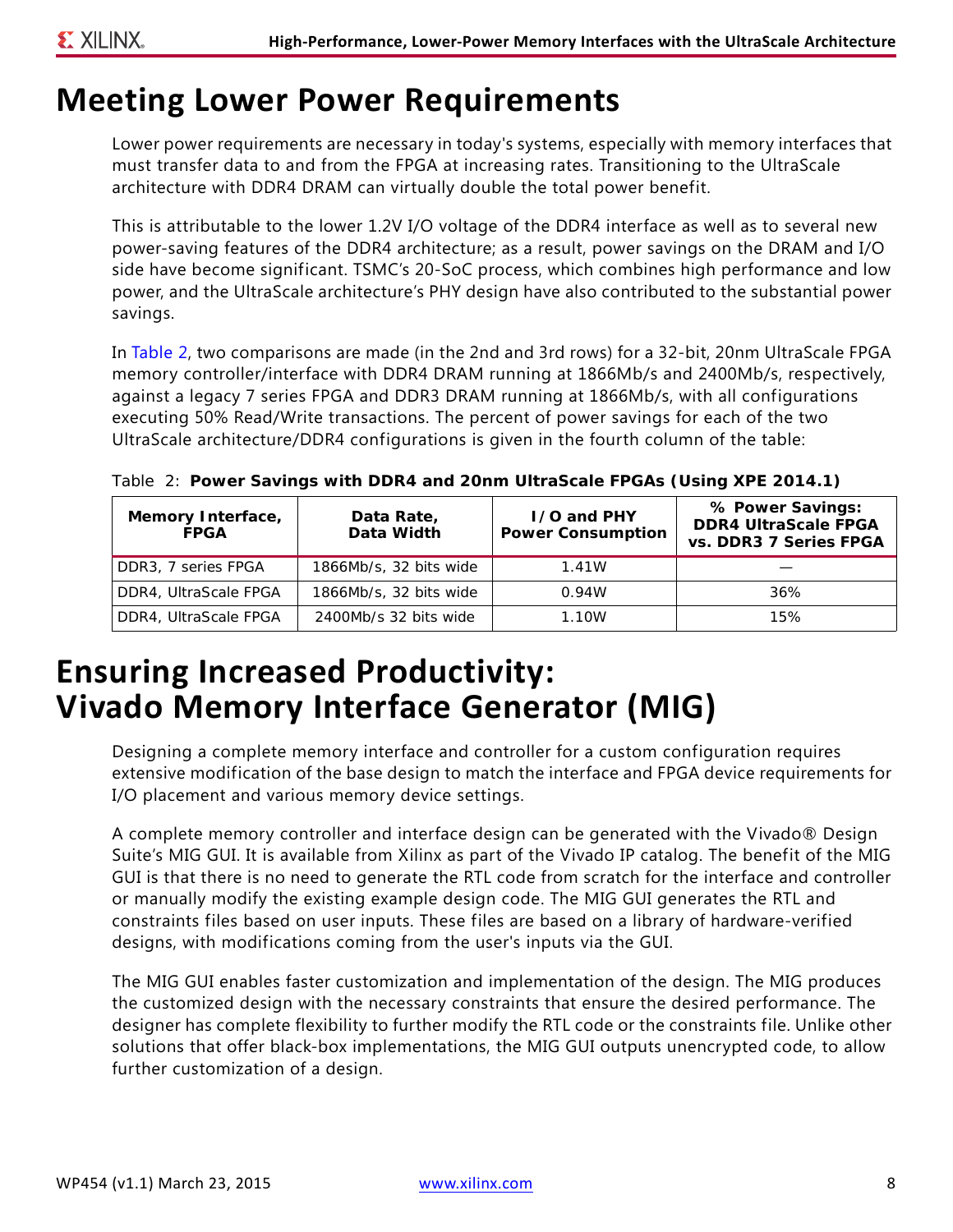The MIG output files are categorized in modules that apply to different building blocks of the design—user interface, PHY, controller state machine, etc. The user can also optionally connect a different controller to the PHY generated by the MIG.

Additionally, the MIG generates a synthesizable testbench with memory checker capability. The testbench is a design example used in the functional simulation and hardware verification of the Xilinx base design. By issuing a series of Writes and Reads to the memory controller, the testbench can be used as a template to generate a *custom* testbench, which can estimate bandwidth efficiency and verify the expected performance of different memory access patterns.

For additional I/O placement flexibility, the MIG I/O bank selection can be customized at the I/O pin level by using the Vivado I/O pin planner. This feature provides a better match of board layout requirements with the MIG I/O guidelines. It also improves I/O utilization when multiple interfaces are implemented to maximize per-FPGA bandwidth.

# **Ensuring a Robust Design: Hardware Verification and Characterization**

Hardware verification of memory interface and controller IP is an important step to ensure a robust, reliable, high-performance solution. For several generations of FPGA products, in fact, Xilinx has used a thorough test methodology to verify and characterize memory interface designs. This characterization process is based on a multitude of real system testing procedures—including the addition of system noise and strenuous PRBS data patterns—to ensure the functionality of process, voltage, and temperature (PVT) corner cases in a simulated system environment that can be made even more stressful than actual user systems in the field.

Several categories of tests are used in this characterization process:

- Voltage and temperature Shmoo plots
- Read/Write channel
- Calibration stability
- Long-term stability

These tests include:

- $f_{MAX}$  testing from  $f_{MIN}$  to failure in 20MHz steps across PVT
- Similar large-sample testing of 250+ parts to check  $f_{MAX}$  and calibration adaptability
- Eye width measurements across PVT at the specified  $f_{MAX}$
- Fabric noise generators used to emulate difficult system conditions
	- o *Noise:* 80% additional utilization of FPGA flip-flops/block RAM/DSP, toggling at 33%
- Targeted system-level tests of clock jitter, SI/crosstalk effects, read eye size/shape, delay line monotonicity/jitter/steps, and calibration
- Functional pseudo-random testing through AXI interfaces to ensure functional correctness
- Targeted Read/Write channel margin tests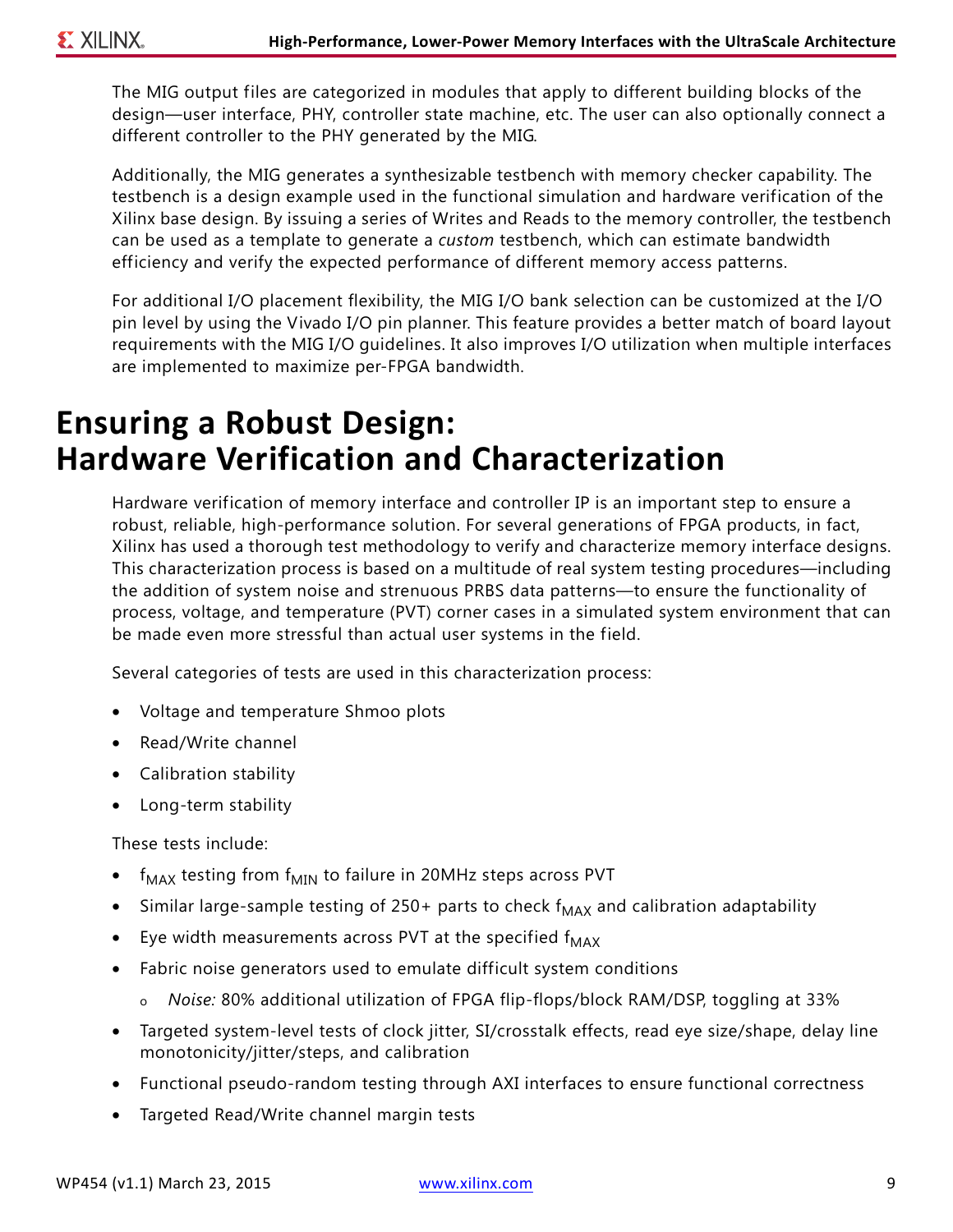Additionally, Xilinx performs JEDEC compliance tests across PVT in partnership with industry leaders like Agilent to verify and demonstrate these capabilities.

For actual JEDEC compliance tests and demonstrations of the DDR4 interface and controller featuring a mid-speed-grade Kintex UltraScale device running at (and above) 2400Mb/s, visit [www.xilinx.com/memory.](www.xilinx.com/memory)

# <span id="page-9-0"></span>**Conclusion**

Achieving higher performance and lower power for memory interfaces is a design process that starts with the architecture definition. To enable both higher efficiency and higher sustainable data rates, new silicon features have been innovated to enable higher maximum data rates, efficient I/O utilization, and lower power requirements. With the UltraScale architecture portfolio, Xilinx has developed the highest performance memory interface solution in the industry by maximizing the DDR4 data rate capability to 2666Mb/s for mid-speed-grade devices, as well as improving the efficiency of the controller to sustain these high data rates in more demanding applications.

Xilinx is also continuing to provide easy-to-use software tools, like MIG, that enable faster customization of the core IP. Xilinx memory interface solutions are based on extensive hardware characterization to ensure that high performance is sustainable in typical systems under changing voltage and temperature conditions. Collectively, the solution not only maximizes memory interface capabilities and overall system performance but ensures rapid system bring-up to accelerate the user's design cycle.